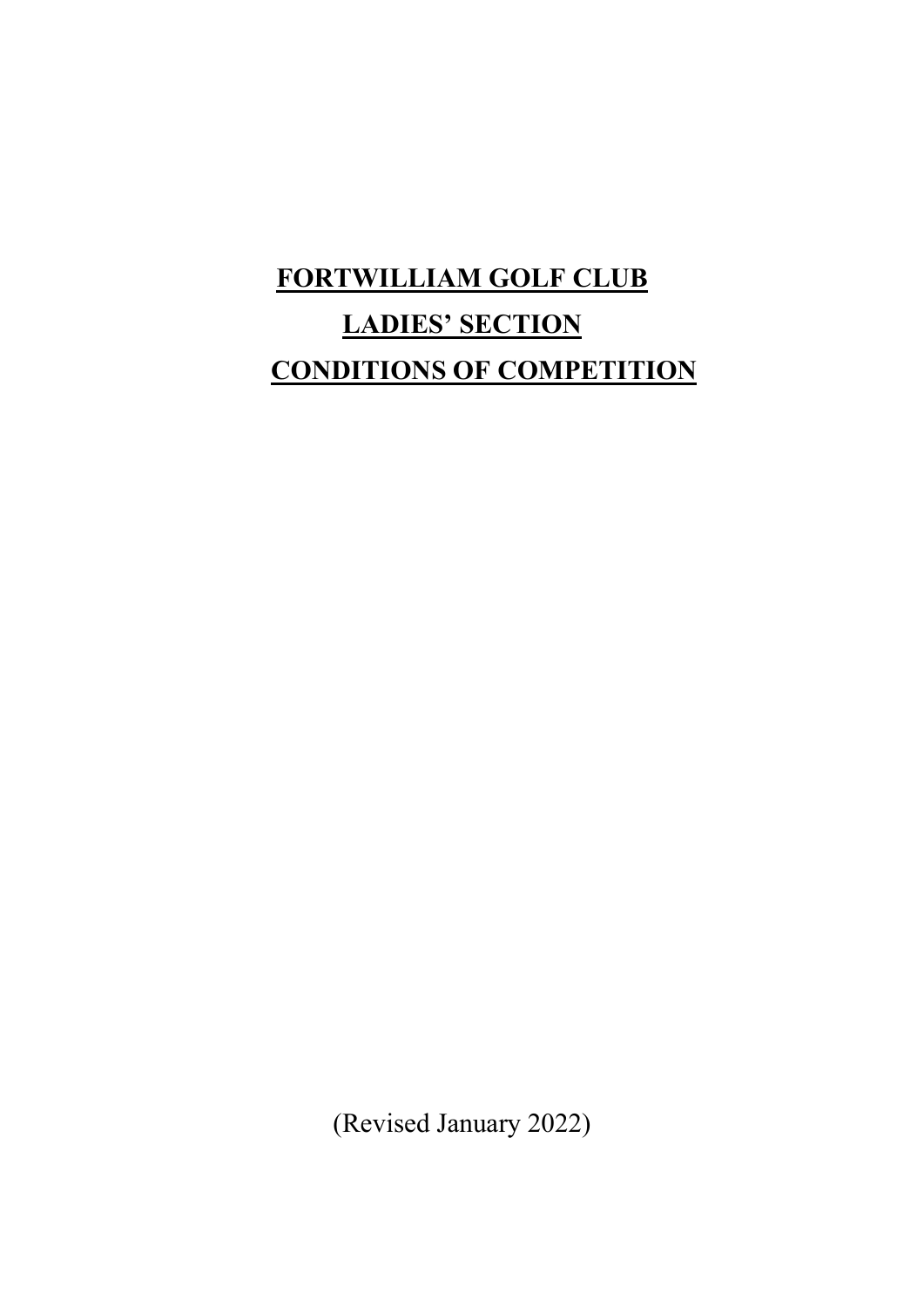## INTRODUCTION

This booklet is designed to give information about competitions for the season ahead. We hope it will be useful, that it is accurate and gives guidance to all ladies to enable us to enjoy our golf while following the Rules of Golf for all competitions.

If you have any comments or queries please contact the Ladies Secretary, the Ladies Handicap Secretary or any member of the Ladies Committee.

It is the duty of the Committee of an affiliated club to organise competitions for all playing members. The Committee must lay down regulations governing their competitions and publish them in advance of the competition (R&A Rule 33-1). The Committee has no power to waive a rule of golf. When certain conditions have been agreed by the Committee these should be displayed on a permanent notice so that there can be no misunderstanding.

The Ladies Secretary/Handicap Secretary should see that the competition time sheet is on-line for all and arrangements are in place for accepting entries and fees. It is the responsibility of the player to see that she has entered the competition in accordance with the method of entry laid down by the Committee and that she has paid her entry fee.

It is recommended that the Conditions of Competitions should include the following:-

- Method of entry
- Entry fee
- Eligibility to Play / Format of Play
- Starting Places
- Teeing Grounds to be used
- Number of Competitors constituting a competition for prize purposes
- Prize Structure
- Returning Competition Cards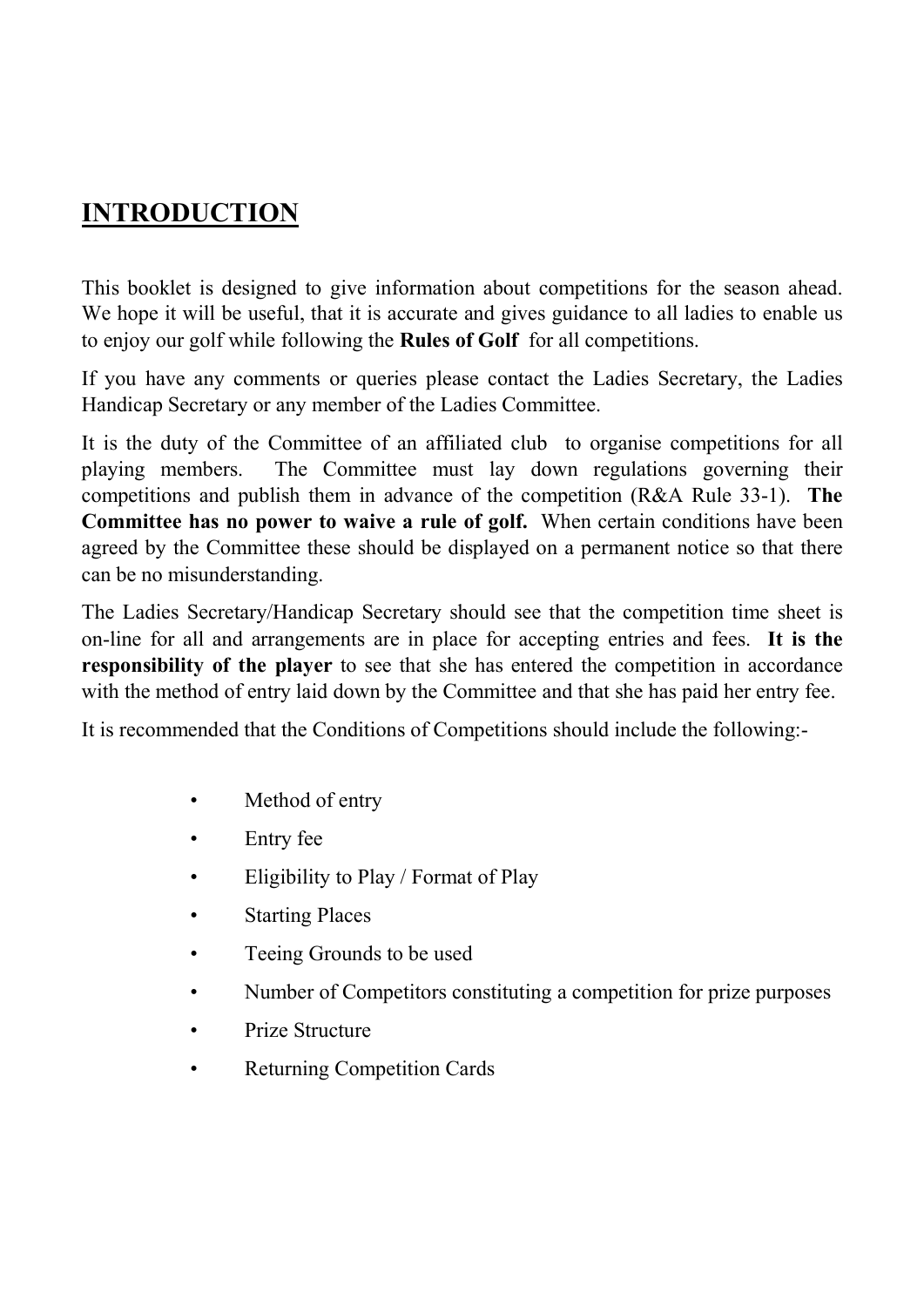# FORTWILLIAM LADIES' SECTION CONDITIONS OF COMPETITION

# METHOD OF ENTRY: -

The method of entry to competitions is through the Club VI App only. You must be signed into the competition before hitting your first ball. You may not enter the competition after play has commenced. Please note, if a player fails to comply with the conditions of entry she has not entered the competition and has neither a score for the competition or for handicap purposes.

If a player experiences App issues and cannot sign into the competition they MUST contact Ladies Handicap Committee before play commences.

# ENTRY FEE:-

Entry fees must be paid before play commences. However in exceptional circumstances when a player does not have sufficient funds on their Club VI card, they must make their playing partner aware that it is their intent to play in the competition and will "top up" their card after the round and pay the appropriate fee.

# ELIGIBILITY / FORMAT OF PLAY:-

All Class I/IIA Lady Members and Country Members, with a current Golf Ireland Handicap Index, are eligible to play and win all Club competitions.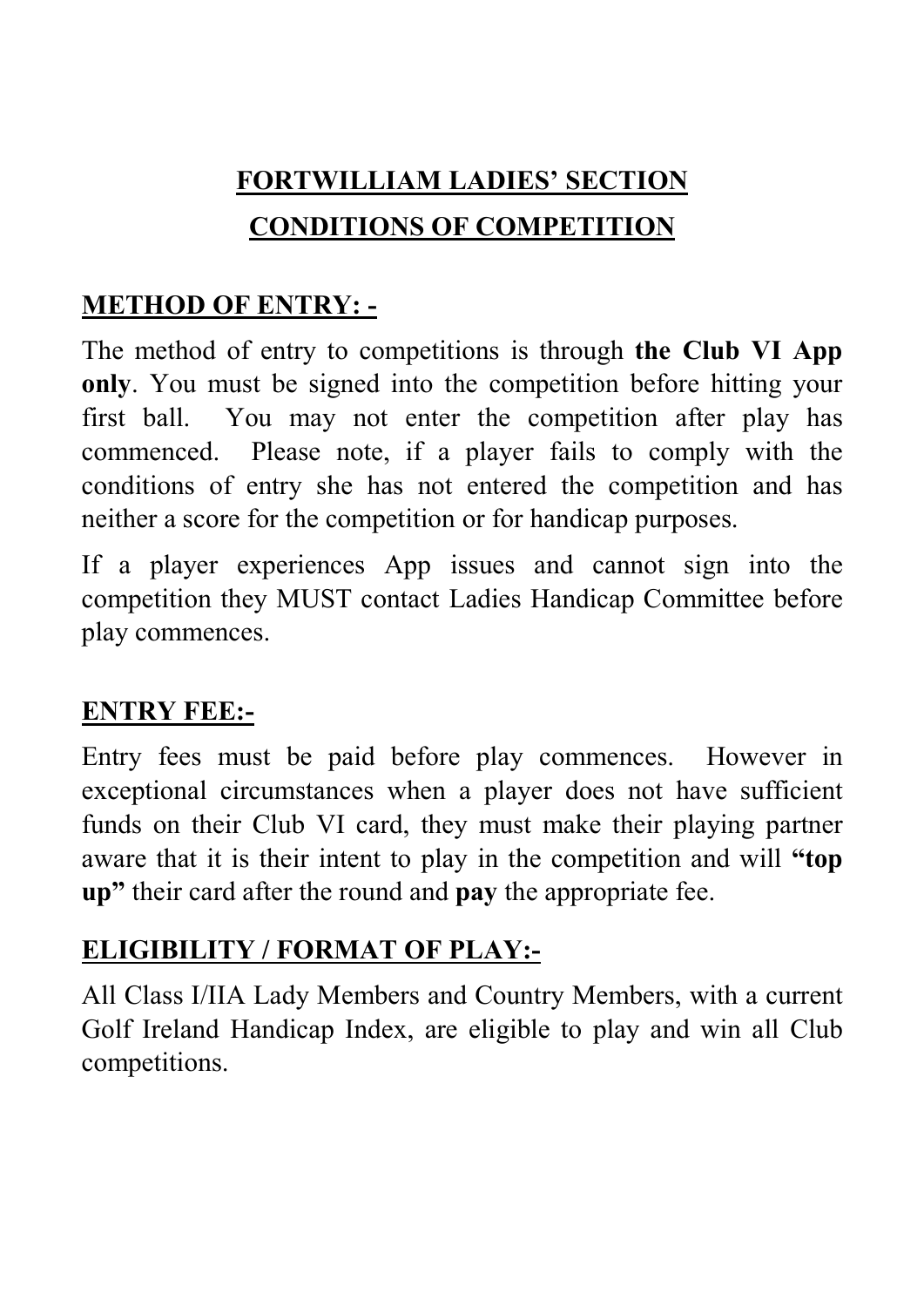365 members, GIG members and any other class of lady membership may enter all competitions and win a club voucher for 1st and 2nd place, however the following restrictions apply to these members: -

- Not eligible to win any silverware / glassware
- Not eligible for matchplay competitions
- Not eligible to win prizes in any of the five major competitions
	- Not eligible to represent the Club in any Team Event

It is expected that ladies play with another lady member in all competitions. On the rare occasion when this is not possible members should alert the Ladies Sec or Handicap Secretary if they need to play with another person (who must hold a current Golf Ireland Handicap Index).

# STARTING PLACES: -

All competitions MUST start at the First Tee unless in exceptional circumstances when advised by Handicap Committee. Failure to comply with this will result in non-qualification for the competition.

# TEEING GROUNDS:-

For all competitions, unless advised differently, Ladies shall play from the Red Tee Markers.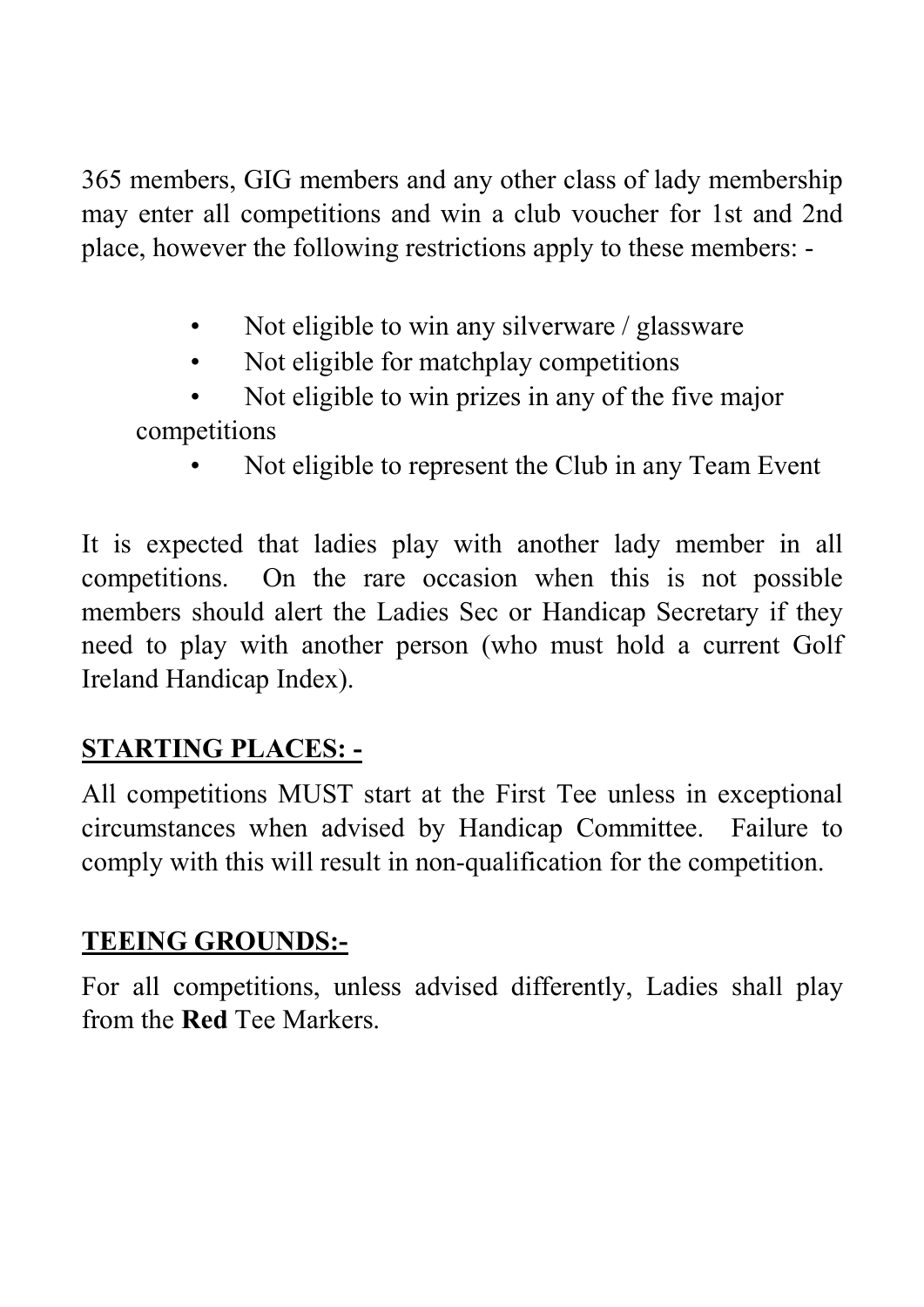# NUMBER OF COMPETITORS:-

The number of competitors which shall constitute a competition for prize purposes: -

- 18 Holes 8 returned cards (if less then competition turns into a sweep)
- 9 Holes 6 returned cards (if less then competition turns into a sweep)

For the five major competitions during the year 16 returned cards are required.

The Five Major Competitions are:-

- The Professional's Prize
- Maeve McConnell
- Lady Captain's Day
- Club Captain's Qualifier
- President's Prize for Ladies

For Team Event Competitions, e.g. foursomes, greensomes, four-ball etc, 4 returned (Team) cards are required.

# PRIZE STRUCTURE:-

For 18 hole Competitions - Club Vouchers1st £10 / 2nd £6

For 9 hole Competitions - Club Vouchers 1st £5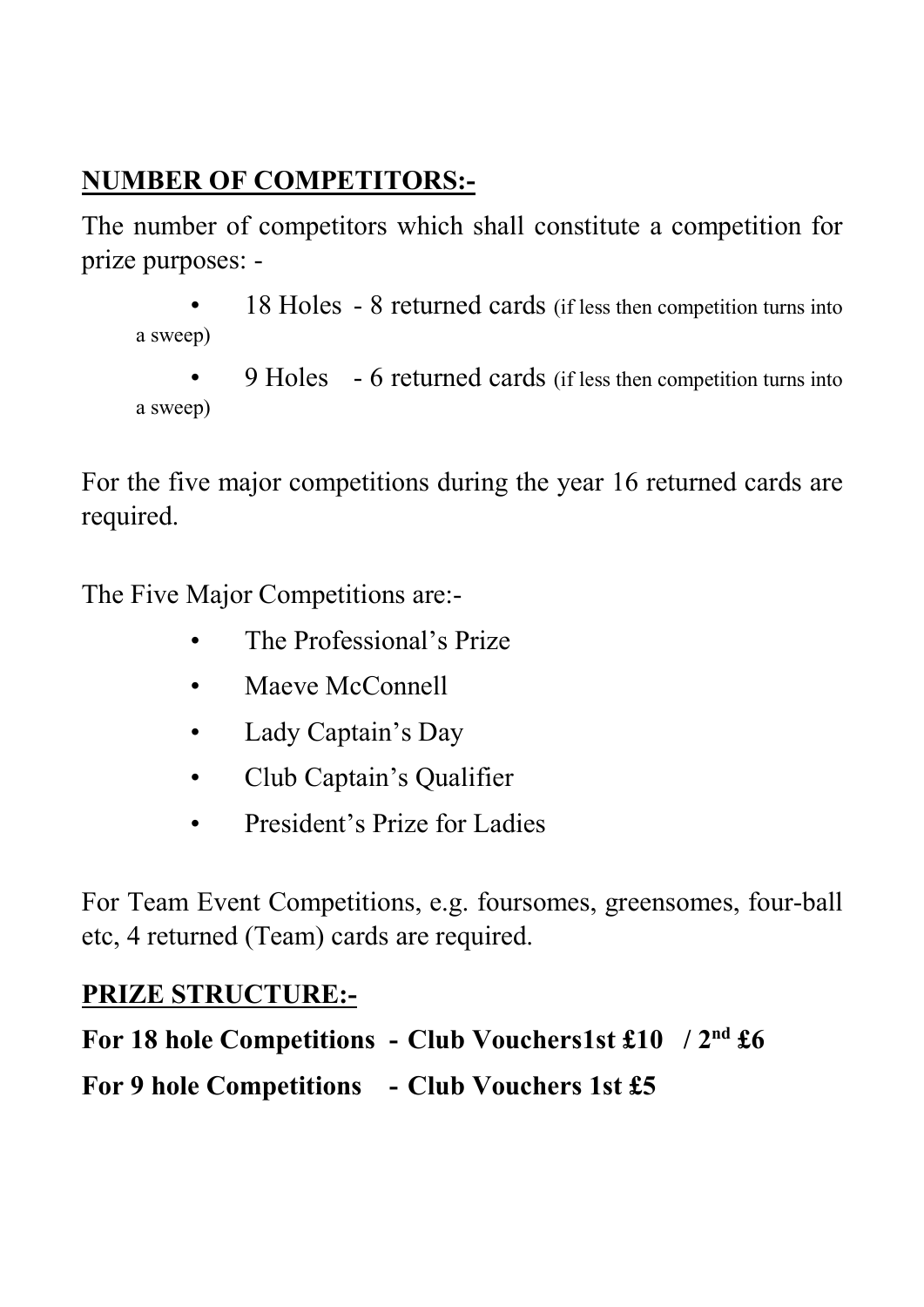### RETURNING COMPETITION CARDS:-

This is now processed through HowDidIDo.

After your round of golf please enter your score on this App in the company of your marker. Your marker's name MUST be on your electronic score card along with your own signature. Your score MUST be entered no later than 3 hours after completion of your round, with no scores being accepted after 11.00pm on the day of competition. If you have an issue with entering your score the Ladies Handicap Committee must be advised of this via email at ladies.handicap@fortwilliamgc.co.uk on the same day of competition.

ALL PLAYERS WHO ENTER A COMPETITION MUST RETURN THEIR CARD. CARDS RETURNED WITHOUT MARKERS NAME AND PLAYERS SIGNATURE WILL RESULT IN DISQUALIFICATION.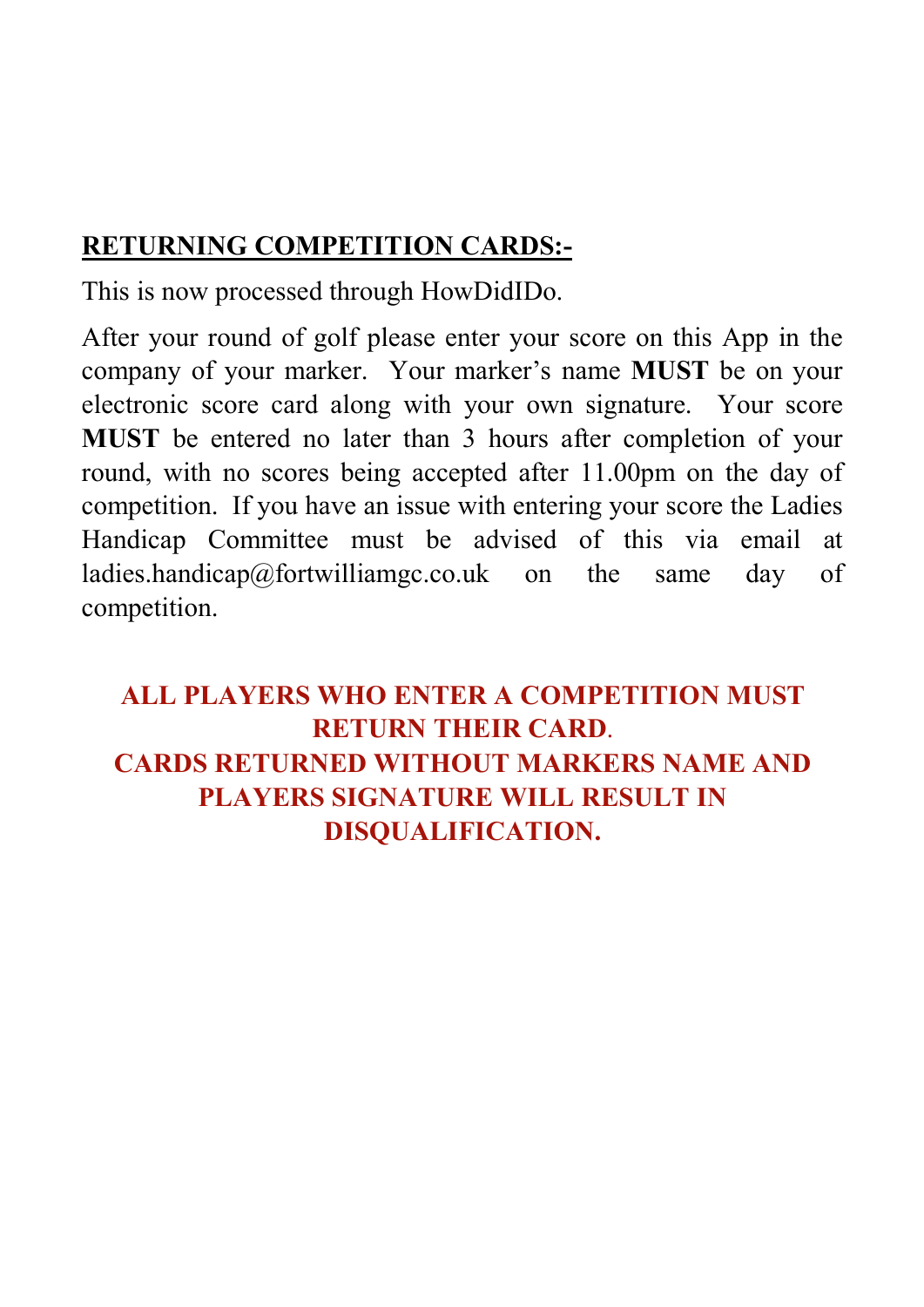## 9 HOLE STABLEFORD COMPETITION

#### Competition Format:

Singles Stableford Competition played over 9 holes

## PLAY FRONT 9 ONLY

For a 9 hole score to be accepted 9 holes MUST be played. A hole is considered to have been played if started.

Handicap Allowance: 95% of 'COURSE HANDICAP'

HowDidiDo will calculate player's Handicap allowance & adjust scores accordingly.

### 9 HOLE STROKE COMPETITION

Competition Format:

Singles Stroke Competition played over 9 holes

PLAY FRONT 9 ONLY

For a 9 hole score to be accepted 9 holes MUST be played. A hole is considered to have been played if started.

Handicap Allowance: 100% of 'COURSE HANDICAP'

HowDidiDo will calculate player's Handicap allowance & adjust scores accordingly.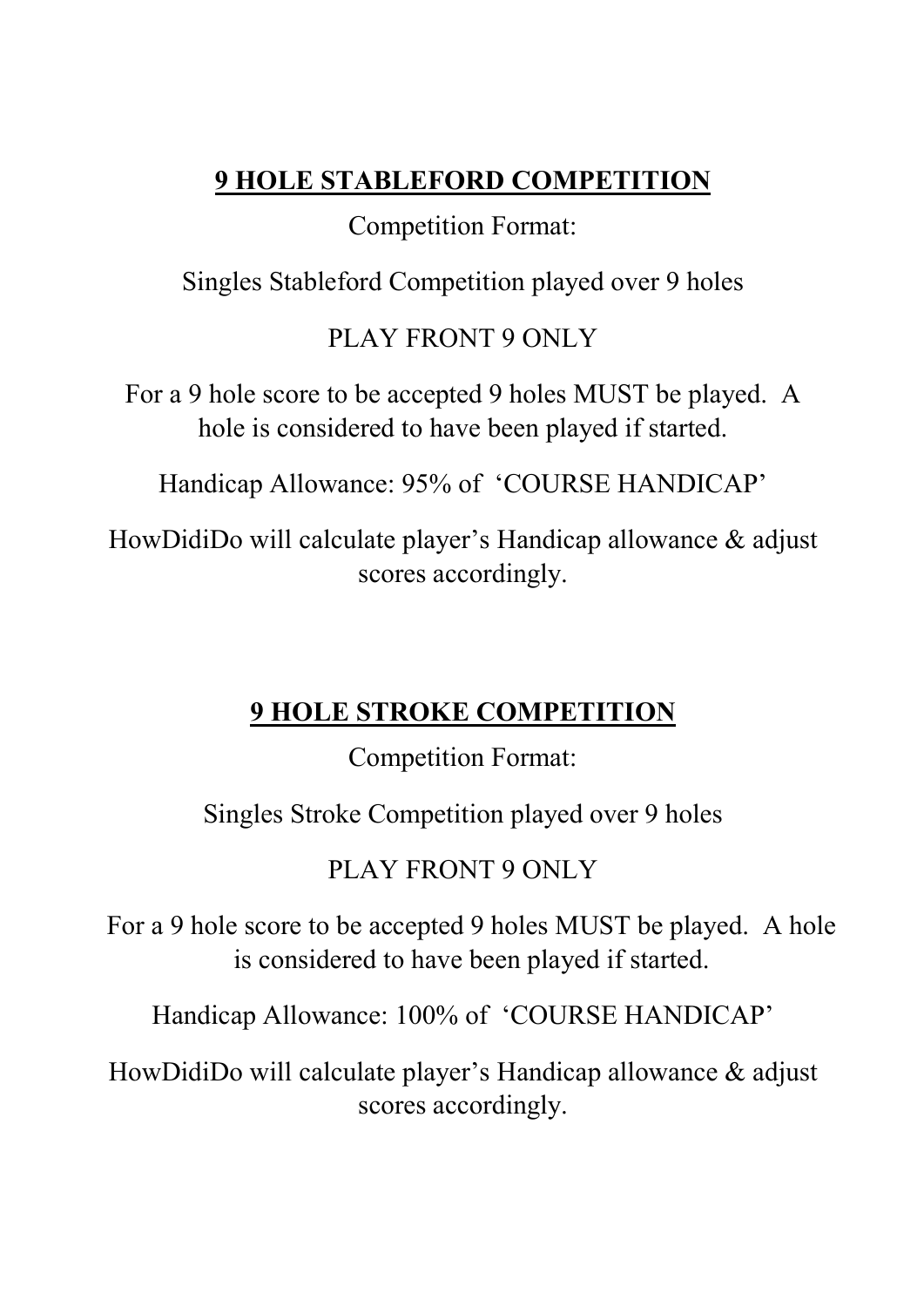#### 18 HOLE STABLEFORD COMPETITION

Competition Format:

Singles Stableford Competition played over 18 holes

Score to count a minimum of 10 holes MUST be played for score to be accepted for handicap purposes. A hole is considered to have been played if it has been started.

You will need a valid reason to stop after 10 or more holes, such as failing light, injury or illness, or a hole being declared out of play for maintenance or because of damage.

Handicap Allowance: 95% of 'COURSE HANDICAP'

HowDidiDo will calculate player's Handicap allowance & adjust scores accordingly.

## 18 HOLE STROKE COMPETITION

Competition Format:

Singles Stroke Competition played over 18 holes

Score to count a minimum of 10 holes MUST be played for score to be accepted for handicap purposes. A hole is considered to have been played if it has been started.

You will need a valid reason to stop after 10 or more holes, such as failing light, injury or illness, or a hole being declared out of play for maintenance or because of damage.

Handicap Allowance: 100% of 'COURSE HANDICAP'

HowDidiDo will calculate player's Handicap allowance & adjust scores accordingly.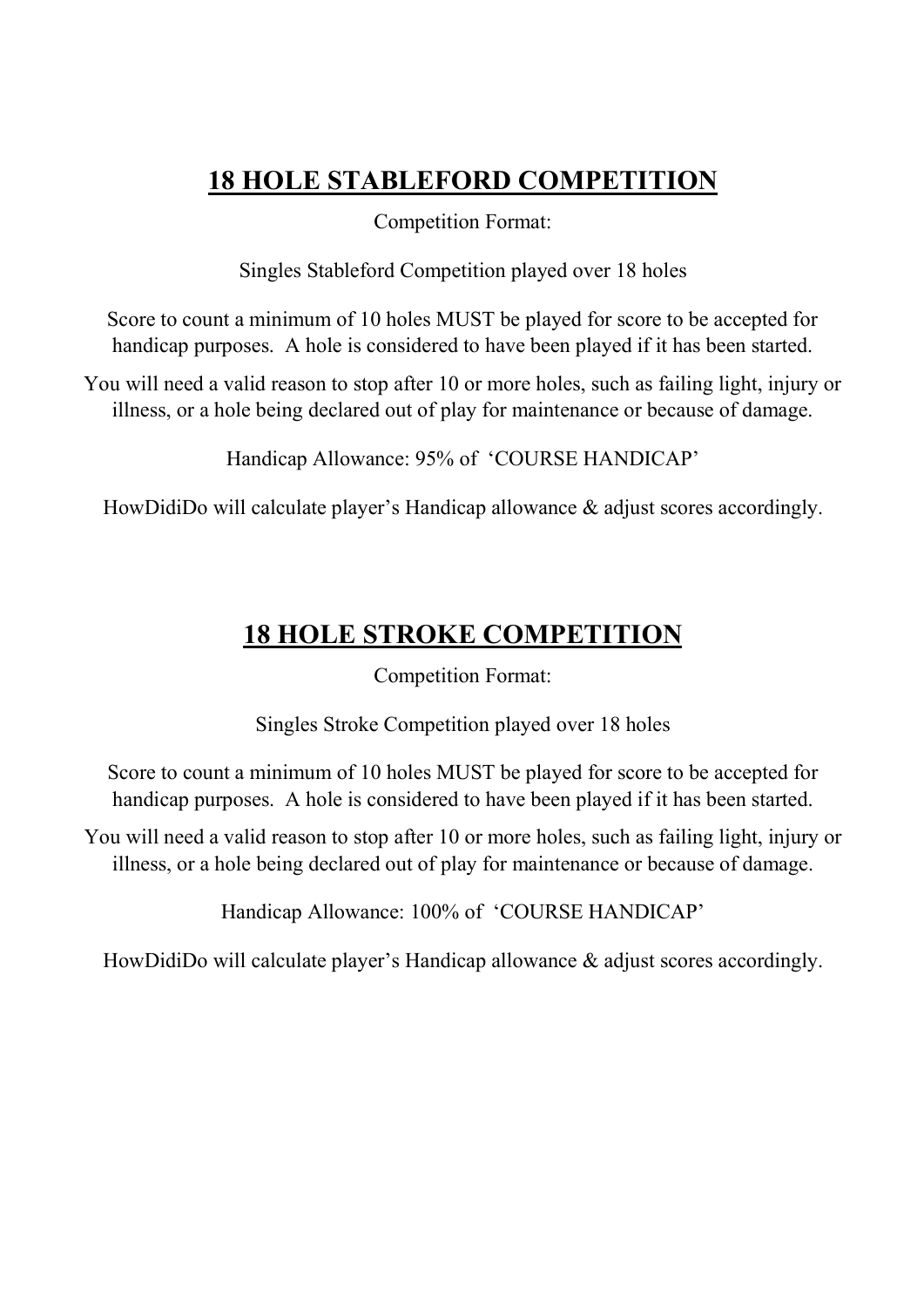#### ORDER OF MERIT GOLFER OF THE YEAR 18 HOLES

The Golfer of the year will be awarded to the lady with the highest score in the following competitions over 18 holes.

> PGA TANKARD MAEVE MCCONNELL QUALIFER CLUB CAPTAIN'S QUALIFER JOAN WEIR CLARET JUG BEN MADIGAN CUP PROFESSIONALS PRIZE DOREEN ATKINSON SILVER SALVER MAUREEN SKINNER CUP LADY CAPTAIN'S PRIZE VICTORY CUP KATHLEEN BANNON ROSE BOWL THOMAS NICHOLL CUP RITA CLARKE MEMORIAL TROPHY JUBILEE TROPHY CHRIS MITCHELL CUP

#### PRESIDENT'S DAY

#### ORDER OF MERIT GOLFER OF THE YEAR 9 HOLES

The Golfer of the year will be awarded to the lady with the highest score in the following competitions over 9 holes.

> 02 TROPHY OLIVE OHARA VICTORY CUP SHEILA COBBY MEMORIAL TROPHY PROFESSIONALS PRIZE MAEVE MCCONNELL COMPETITION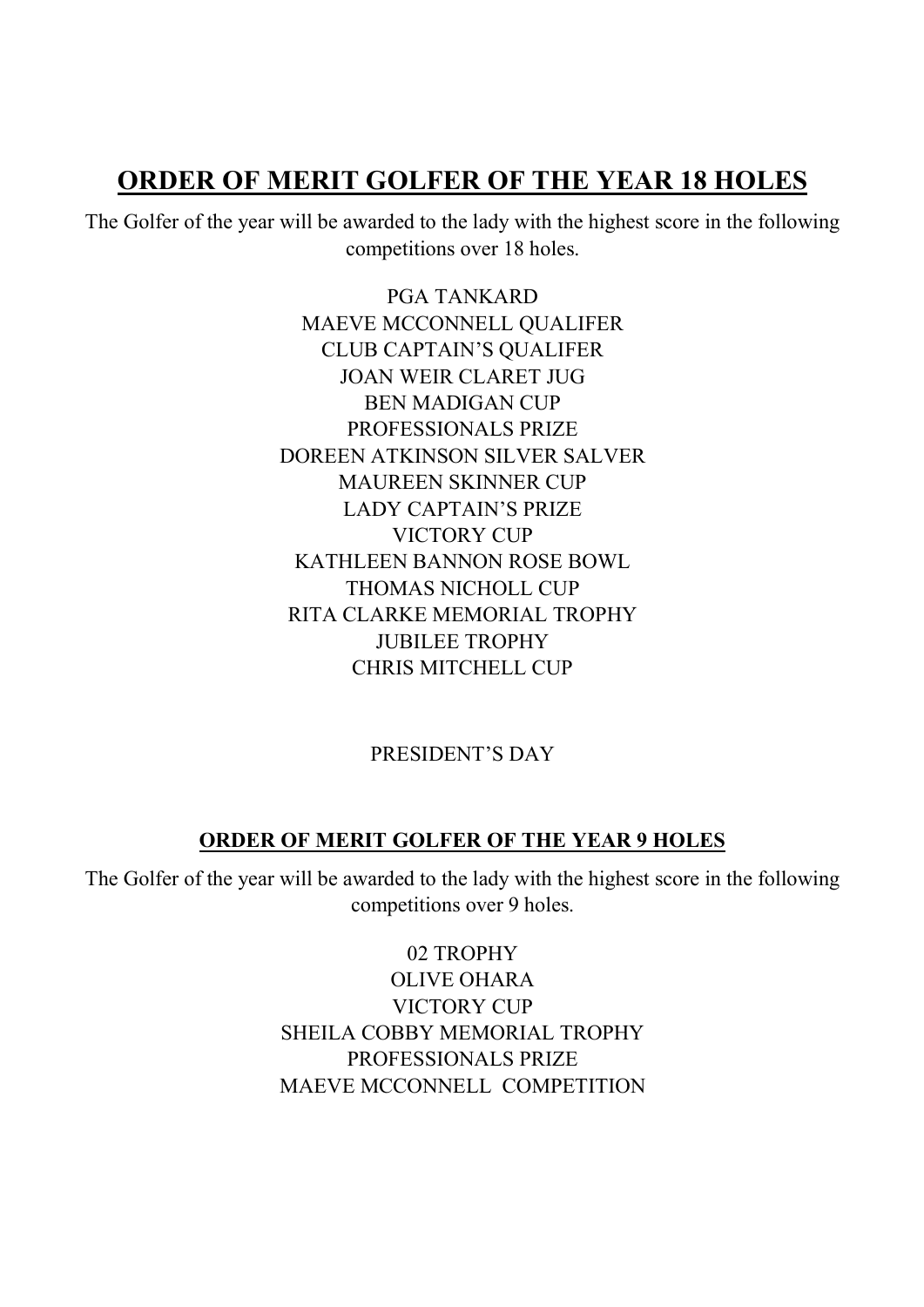Points will be awarded for the first 10 places e.g. 1st 10 pts, 2nd 9 pts, 3rd 8 pts etc., in the above competitions. PLEASE NOTE THAT A DEDUCTION OF 1 SHOT WILL APPLY TO WINNERS OF THE 9 &18 HOLE GOLFER OF THE YEAR AT THE ANNUAL HANDICAP REVIEW

#### SUPPLEMENTARY / GENERAL PLAY SCORES

These are 9/18 Hole stroke electronic scores returned at a time other than competition. These scores will count for handicap purposes only and will NOT count as qualifying scores for Lady Captain's Day.

You will have to return all singles competition scores and will have the choice to submit social / recreational scores, including those from societies, association and alliances. All scores MUST BE PRE-REGISTERED

# LADIES' SINGLES MATCH PLAY COMPETITIONS

### Handicap allowance is Full COURSE Handicap (Maximum 36)

It is the lady at the top of the draw who contacts her opponent as soon as possible (usually within 7 days of the draw being posted on the board).

If this does not happen the opponent should contact the person who is top of the draw and negotiate a time and date for the match.

If a lady has to withdraw from a match play competition and wishes to concede the match to her opponent, it is the responsibility of the lady conceding to ensure that her opponent's name is entered into the next round of the draw. If she is unable to get to the club she may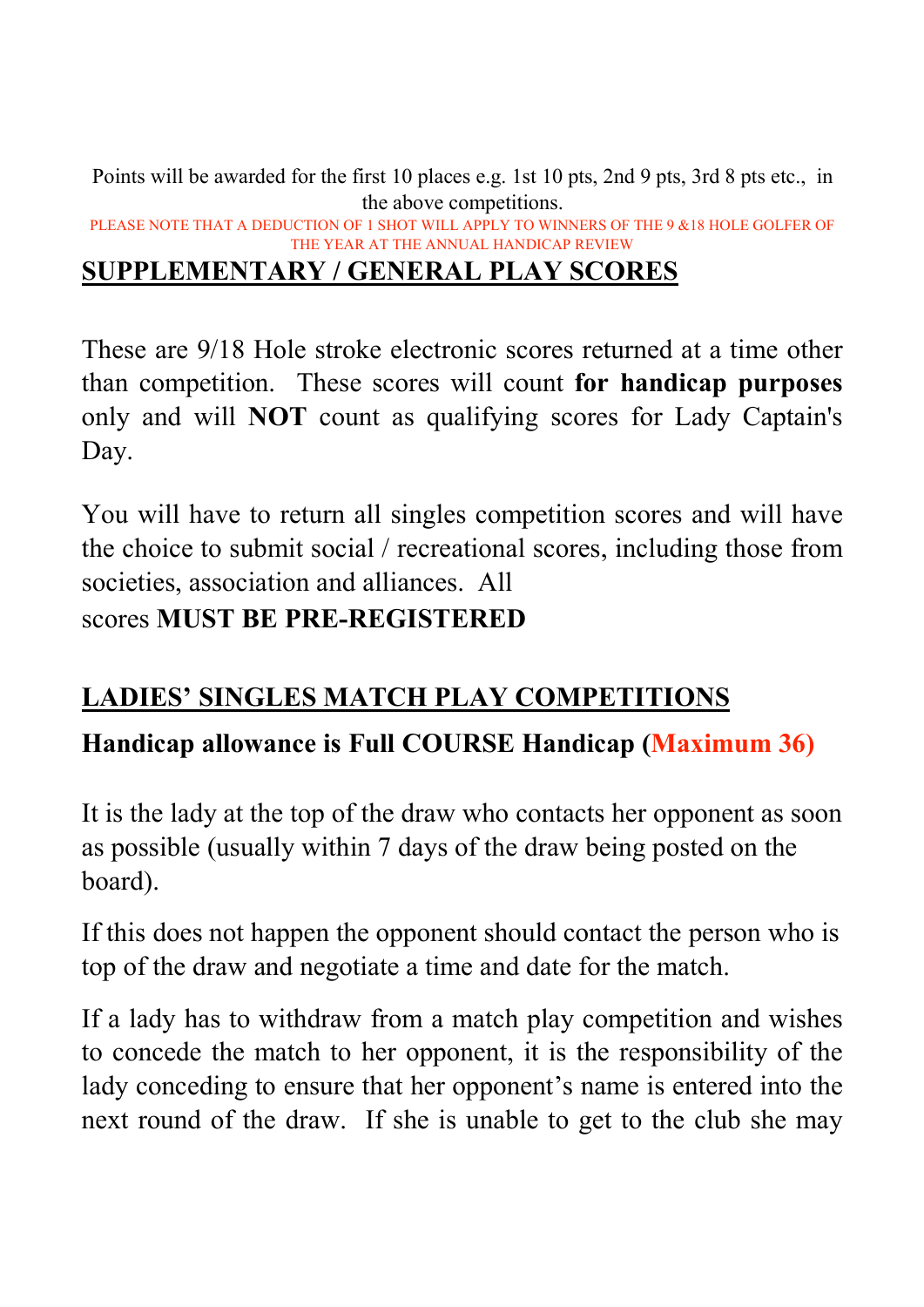appoint another person to do this on her behalf (Ladies Committee 2012).

If a player, after entering a Match Play Competition, does not wish to proceed to the Match Play stage of the competition then she must mark her original electronic competition card with an "X" beside her signature.

Where a match is halved, players shall resume at the first hole and proceed in sequence until a hole is won. If any shots were involved in the original match then shots shall resume again from the first.

Please note matches are to be played outside competition days. If circumstances dictate otherwise that this is not possible please contact the Ladies Handicap Committee before your match (Committee Procedures 6 C 12 in the R&A Official Guide to the Rules of Golf).

# PLEASE NOTE THAT 1 SHOT WILL BE DEDUCTED FOR WINNER AND RUNNER UP OF ALL MATCH PLAY COMPETITIONS AT THE ANNUAL HANDICAP REVIEW

#### TEAMS OF THREE

Each Team Of 3 Must Sign In at the pro shop.

Failure to do this will mean your team will NOT have entered the competition.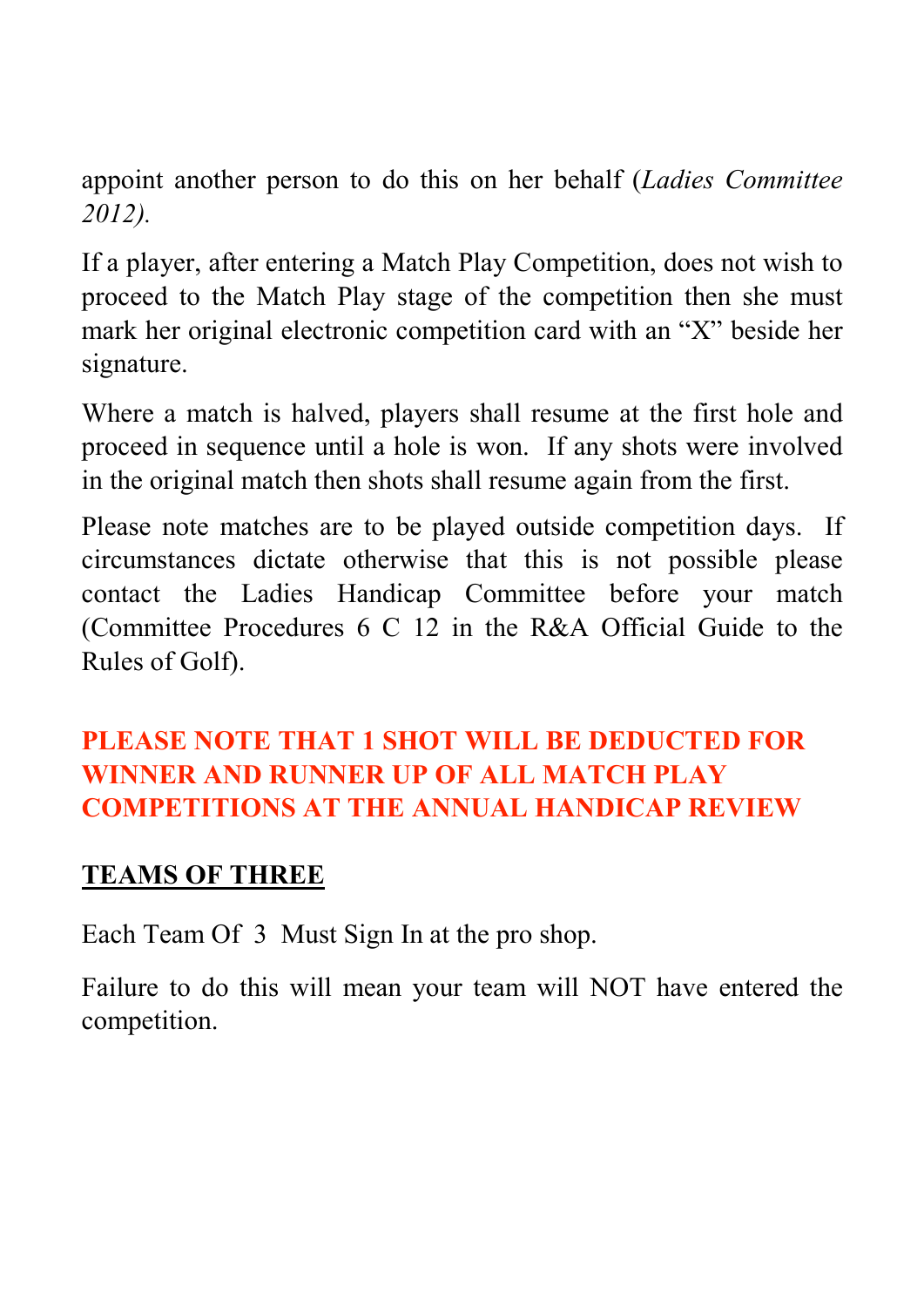The professional will assist. The first lady enters the competition using her Card/Golfnet

Number - the computer will automatically ask for the 2nd lady's card. It will then ask "Do you have a Third member of your Team?" Answer "Yes" and the 3rd member of the team will enter her card or Golfnet Number. The computer will then show the names of the 3 Team Members + Handicaps and you will be asked to confirm your entry.

#### Entering your scores after your round.

After completing your round, ensure your handicaps are correctly entered on the card AND the card is signed by 2 members of the team.

You MUST return your card to the PROFESSIONAL SHOP.

### SUSPENSION OF PLAY

Where play is suspended, e.g. for lightning, players should mark their ball and return to the clubhouse until play is resumed.

Players must return all society scores where competition conditions exist. Scores will be reviewed by the handicap committee for immediate consideration.

### USE OF BUGGIES